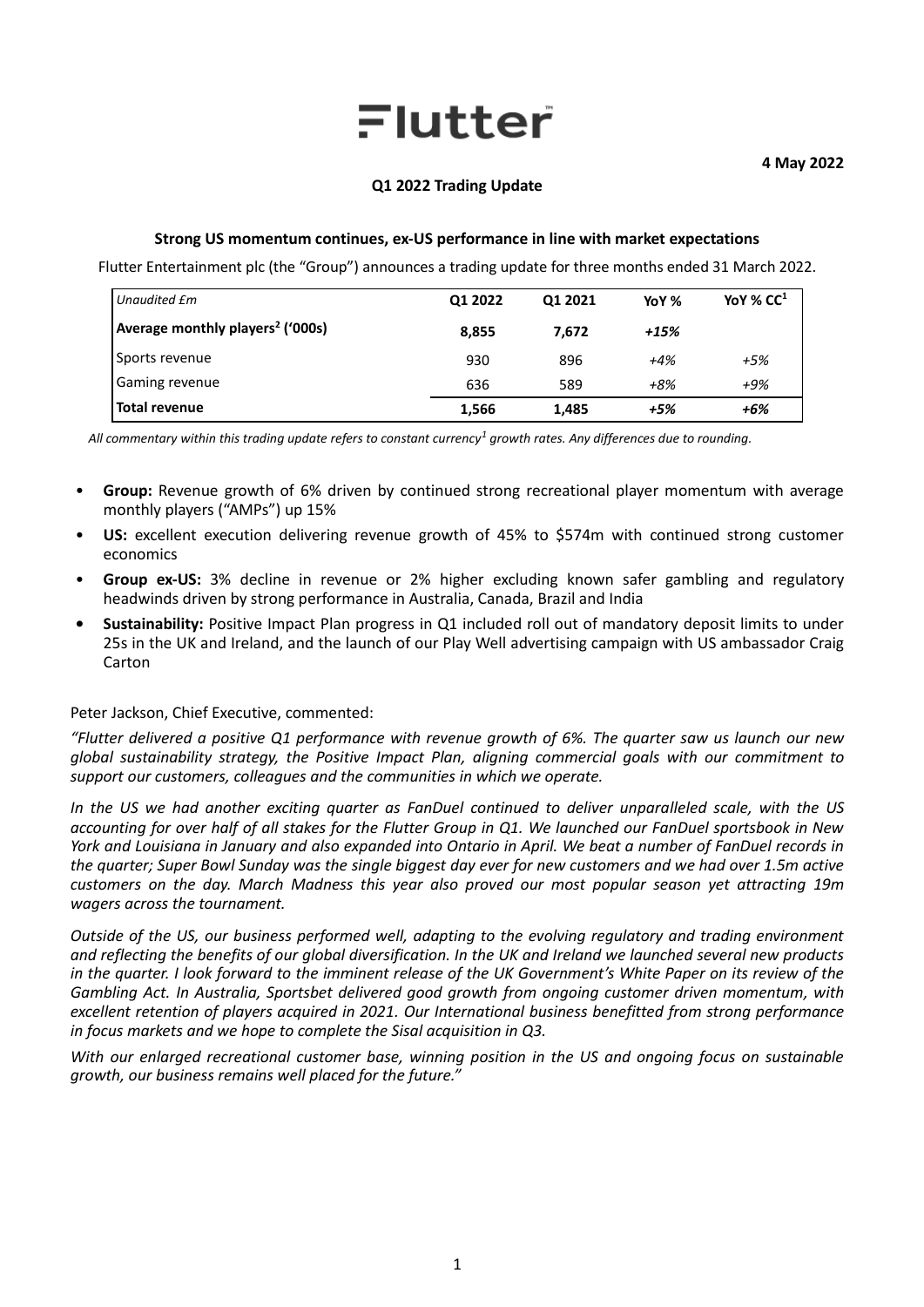# **Divisional analysis**

| Unaudited revenue<br>$\mathbf{f}$ | <b>Total</b> |         | <b>Sports</b> | <b>Gaming</b>      | Average monthly players <sup>2</sup> |                   |        |
|-----------------------------------|--------------|---------|---------------|--------------------|--------------------------------------|-------------------|--------|
|                                   | Q1 2022      | Q1 2021 | YoY %<br>СC   | YoY %<br><b>CC</b> | YoY %<br><b>CC</b>                   | Q1 2022<br>(000s) | YoY%   |
| <b>US</b>                         | 429          | 288     | +45%          | +50%               | $+34%$                               | 2,359             | +43%   |
| UK & Ireland                      | 519          | 568     | -8%           | $-21%$             | $+15%$                               | 3,627             | $+15%$ |
| - UK & Ireland Online             | 453          | 568     | $-20%$        | $-32%$             | $+4%$                                | 3,627             | $+15%$ |
| - UK & Ireland Retail             | 65           |         | +100%         | $+100%$            | $+100%$                              |                   |        |
| Australia                         | 291          | 279     | $+8%$         | $+8%$              |                                      | 915               | $+10%$ |
| International                     | 327          | 351     | -5%           | $-3%$              | -5%                                  | 1,954             | -4%    |
| Group                             | 1,566        | 1,485   | $+6%$         | $+5%$              | $+9%$                                | 8,855             | $+15%$ |

*US*

In the US, FanDuel delivered another excellent performance with 2.4m customers and revenue of £429m (\$574m). We remained the number 1 US sportsbook with a 37% online sports betting share. We acquired over 1.3m new customers in the quarter and similar to the trends seen in Q1 2021, some of our key promotional mechanics led to reduced market share particularly around the SuperBowl. Our iGaming share was 20% in Q1<sup>3</sup>.

Revenue grew by 45% driven by a 43% growth in AMPs, with a number of factors driving performance:

- Excellent execution delivered record customer acquisition and engagement with:
	- Compelling customer economics as cumulative CPAs remain at c.\$290 and average paybacks within 12-18 month range<sup>4</sup>
	- Strong SuperBowl/March Madness campaigns with FanDuel the most downloaded sportsbook app across the events
	- Successful launches in New York and Louisiana, with New York exceeding expectations representing the fastest penetration of our daily fantasy sports player base to date
- This strong player momentum more than doubled stakes to £5.7bn (\$7.7bn). Sportsbook revenue was up 89% with net revenue margin 30 basis points lower at 4.1%. Customer friendly results cost £98m  $(S132m)^5$  or 175 basis points versus expected margin in Q1, however, structural margin gains delivered by our leading product proposition drove additional revenue firepower to offset most of this year-onyear results impact
- iGaming growth reflects the launch of Connecticut in Q4 and good cross-sell to SuperBowl and March Madness players. We continued to improve our customer proposition with FanDuel rated the number 1 casino app in Q1

# *UK & Ireland*

*Online*

UK&I online AMPs grew 15% while revenue declined 20% (pro forma for Tombola AMPs +2%, revenue -26%) due to the expected impact of:

- Safer gambling measures introduced over the last 12 months (incremental year-on-year impact £30m in Q1)
- Favourable sports results in the comparable period with sportsbook net revenue margin 100 basis points lower year-on-year at 9.6%
- Peak in player engagement during Q1 2021 from Covid-related restrictions

We continue to sharpen our sports product with the launch of '*Buildabet*' and '*Acca Assist*' in SkyBet. On the gaming side, Sky Vegas launched *'The Vault'* and we continue to see good recreational player growth with gaming AMPs up 9% on a pro forma basis. We believe that our increased focus on product and efficiency will set the division up well for the future.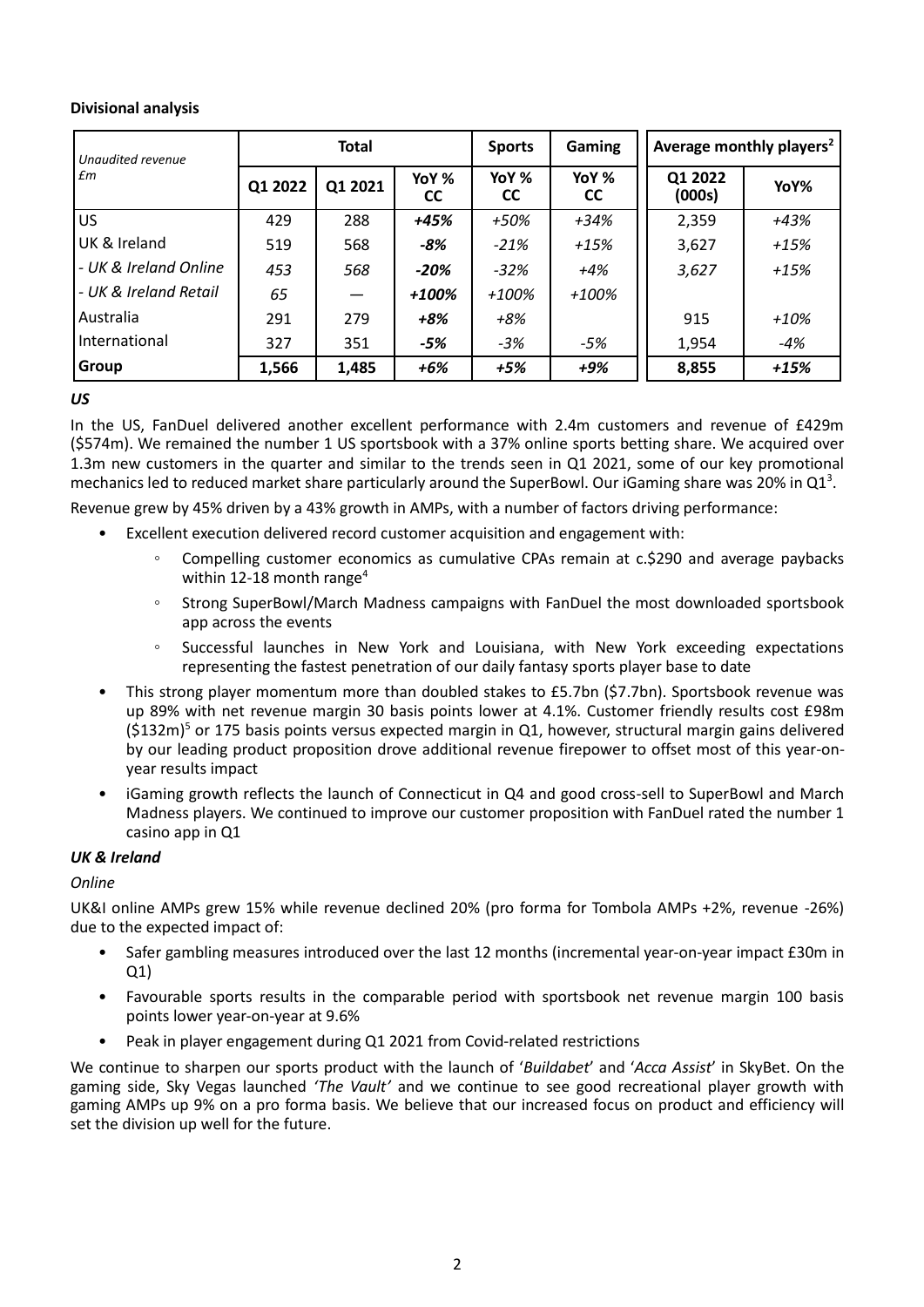# *Retail*

Our retail estate was fully open during the quarter compared to completely closed during Q1 2021. Our UK estate has returned to near pre-Covid levels with revenue just 6% lower than Q1 2019. Our Irish estate was 24% lower than Q1 2019 reflecting the higher level of societal caution with respect to Covid and is unlikely to return to pre-Covid levels in the current year.

## *Australia*

At Sportsbet, revenue grew by 8% despite a more challenging market environment with Covid restrictions easing. Our strong performance was driven by player volumes as AMP growth accelerated to 10%. Structural improvements in margin driven by our in-house pricing capabilities and product mix funded an increase in promotional spend. This led to strong player engagement and good retention of the 2021 Covid-enlarged customer base. Staking was 7% higher as a result with net revenue margin broadly flat at 11.5%.

## *International*

Revenue in our International division was 5% lower, reflecting the impact of guided headwinds<sup>6</sup> in the quarter. Excluding these headwinds revenue grew 6% with strong growth in focus markets of Canada, Brazil, India, Georgia and Armenia.

We continue to improve the customer proposition by leveraging expertise within the Group. The Group's global betting platform has been deployed in Denmark. Junglee is bringing the concepts of PokerStars '*Spin and Go*' poker product to the Indian rummy market.